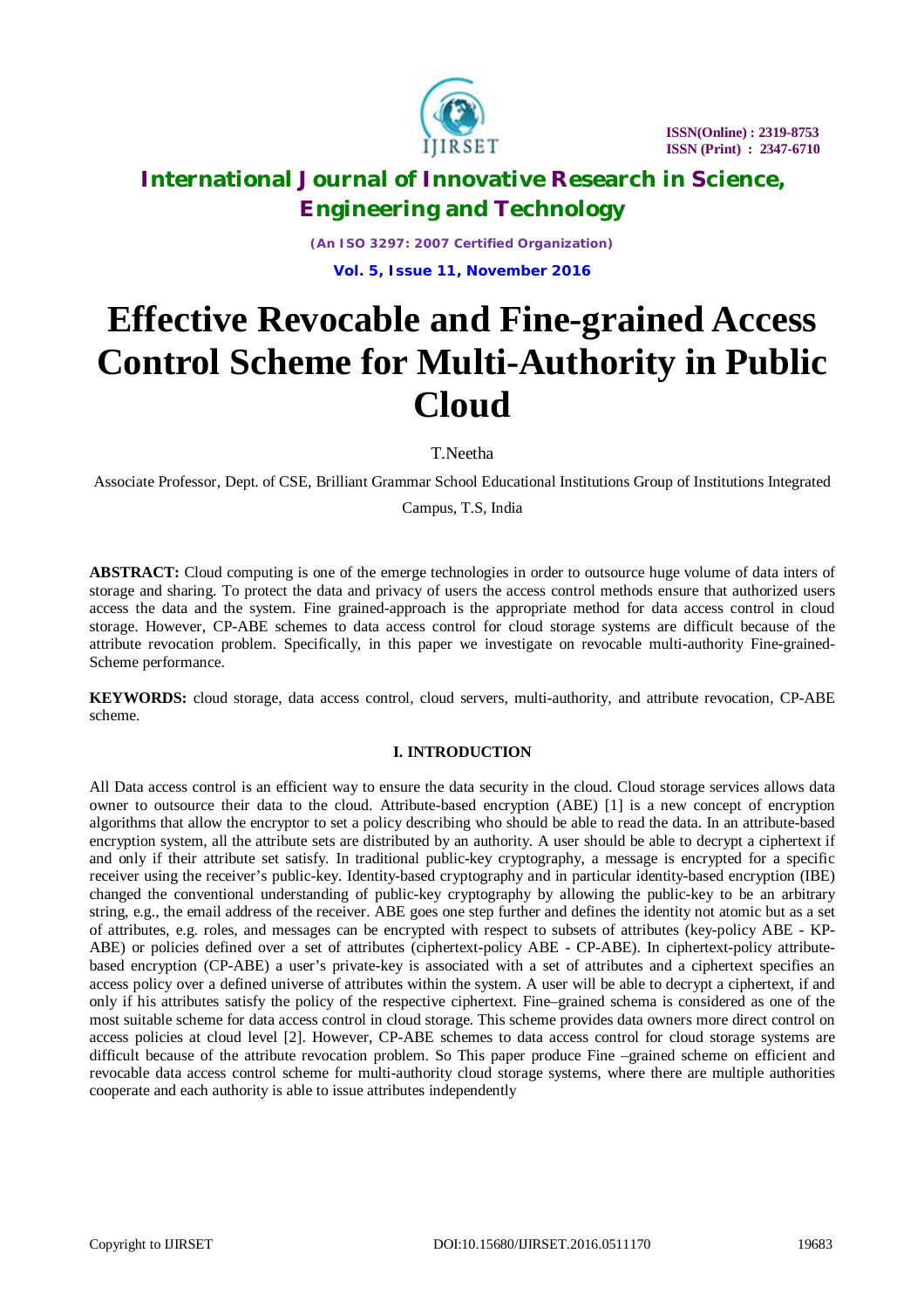

*(An ISO 3297: 2007 Certified Organization)*

**Vol. 5, Issue 11, November 2016**



Fig1: Example diagram for data sharing with cloud storage.

To achieve secure data transaction in cloud, suitable cryptography method is used. The data owner must encrypt the file and then store the file to the cloud. If a third person downloads the file, he/she may view the record if he/she had the key which is used to decrypt the encrypted file. Sometimes this may be failure due to the technology development and the hackers. To overcome the problem the cloud computing contains huge open distributed system. It is important to protect the data and privacy of users. Access Control methods ensure that authorized user's access the data and the system. Access control is generally a policy or procedure that allows, denies or restricts access to a system. It may, as well, monitor and record all attempts made to access a system. Access Control may also identify users attempting to access a system unauthorized. It is a mechanism which is very much important for protection in computer security.

### **II. LITERATURE SURVEY**

Shamir [10] proposed the concept of identity-based cryptography and Boneh et al. [11] constructed the first practical system identity-based cryptography. Sahai et al. [12] presented a fuzzy identity-based encryption scheme which is the earliest prototype of attribute-based encryption (ABE). Goyal et al. [7] further clarified the concept of ABE and proposed two complimentary forms of ABE: key-policy ABE (KP-ABE) and ciphertext-policy ABE (CPABE). According to Goyal's KP-ABE scheme, Bethencourt et al. [13] proposed a CP-ABE scheme that was closer to real access control systems. CP-ABE relates the user's secret key with a set of attribute and associates the ciphertext with an access structure tree. If the attribute set satisfies the access structure tree, then the user has the ability to decrypt the data. As CP-ABE schemes [13]-[20] are more natural to accomplish access control, we focus on the CP-ABE to realize our scheme

In the paper [21]-[23], they discussed the usage of ABE to realize fine-grained access control for outsourced data. In these schemes, a trusted single authority is responsible for the management of attribute and the key distribution. Nevertheless, this setting easily leads to data leakage and the single authority becomes a bottleneck in the large scale cloud storage systems. There are many papers proposed some new encryption methods to solve problems about multiauthority ABE.

In [1], Yang et al. designed an efficient attribute revocation method that can achieve both forward security and backward security while only incurred less communication cost and less computation cost of the revocation, where only those components associated with the revoked attribute in the secret keys and the ciphertext need to be updated. The scheme is designed for multi-authority cloud storage system. However, the global certificate authority in the system model is set to be trusted. However, in real storage systems, the authority can fail or be corrupted, which may leak out the data since the authority masters some important information.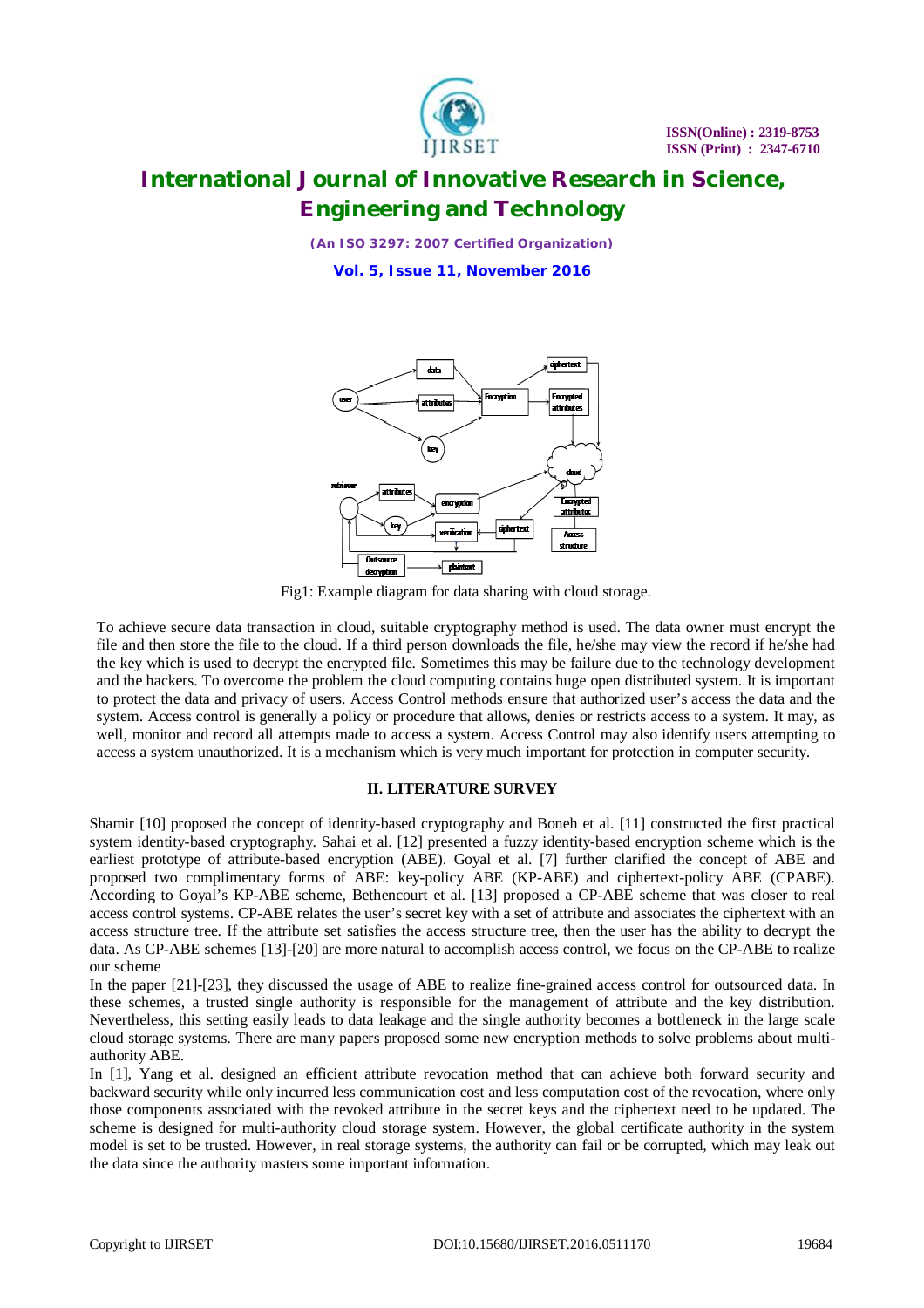

*(An ISO 3297: 2007 Certified Organization)*

**Vol. 5, Issue 11, November 2016**

### **III. SYSTEM AND SECURITY MODEL**

We consider a protected distributed storage framework for multi authorities, as appeared in Fig.1. The framework show in this paper includes five unique elements: global certificate authorities (CAs), the attribute authorities (AAs), the cloud server (server), the data owners (owners) and the data consumers (users).



Fig1.System Model of our Scheme

**CA:** Each CA is a global trusted certificate in the framework. They acknowledge the enlistment of the considerable number of clients and AAs in this framework. In addition, the CAs are in charge of the conveyance of global secrete key and global open key for each legitimate client in the framework. In any case, they are not included in any quality administration and the production of secret keys that are connected with attributes.

AA: Each AA is an autonomous quality power. Each AA is in charge of issuing, repudiating and upgrading client's credits as indicated by their own particular part or personality in its space. Each characteristic is connected with one single AA. Be that as it may, every AA can deal with a subjective number of properties. It is in charge of creating an open quality key for every property it oversees and a Secret key for every client partners with their properties. Each AA has positive control over the structure and semantics of its characteristics.

**Cloud server:** The cloud server stores the proprietors' information and gives information get to administration to clients. In this paper, the cloud server creates the unscrambling token of a ciphertext for the client by utilizing the client' Secret keys issued by the AAs. What's more, the server likewise does the overhaul operation of the ciphertext when attribute repudiation happens.

**Data owner:** The data owners in this framework characterize the get to approaches of information. Under the strategies, the information proprietors encode the information before outsourcing them in the cloud. Without depending on the server to acquire the information get to control, all the legitimate clients in the framework can get to the ciphertext. In any case, the get to control happens inside the cryptography. Just when the client's attributes fulfill the get to arrangement characterized in the ciphertext, can the client decode the ciphertext?

**Client(User):** A cloud client could be an endeavor or one single client. Every client in the framework is doled out with a few shares of a personality from the CAs, which can be accumulated and ascertained as its exceptional worldwide client character. To decode a ciphertext that can be gotten to unreservedly from the cloud server, every client may present their Secret keys issued by a few AAs together with its worldwide open key to the server. At that point the framework requests that it produce a decoding token for some ciphertext. After accepting the decoding token, the client can unscramble the ciphertext utilizing its worldwide Secret key. The server can create the right decoding token, just when the client's attributes fulfill the get to strategy characterized in the ciphertext. To store the Secret keys and the worldwide client's open key on the server, in this manner, if no Secret keys are upgraded for the further unscrambling token era, the client require not present any Secret keys. Keeping in mind the end goal to meet the security prerequisites, our information get to control plan is a gathering of calculations joining an arrangement of CP-ABE algorithms: CASetup, AASetup, UserRegister, KeyGen, Encrypt, TKGen, Decrypt and a set of attribute revocation algorithms: UKeyGen, KeyUpdate, CiphertextUpdate.

#### **Security Model**

We consider the case that the server may send the owners' data to the clients who don't have admittance authorization in distributed storage frameworks. We accept that the server will execute accurately the undertaking relegated by the property power yet the server is likewise inquisitive about the substance of the scrambled information. The clients who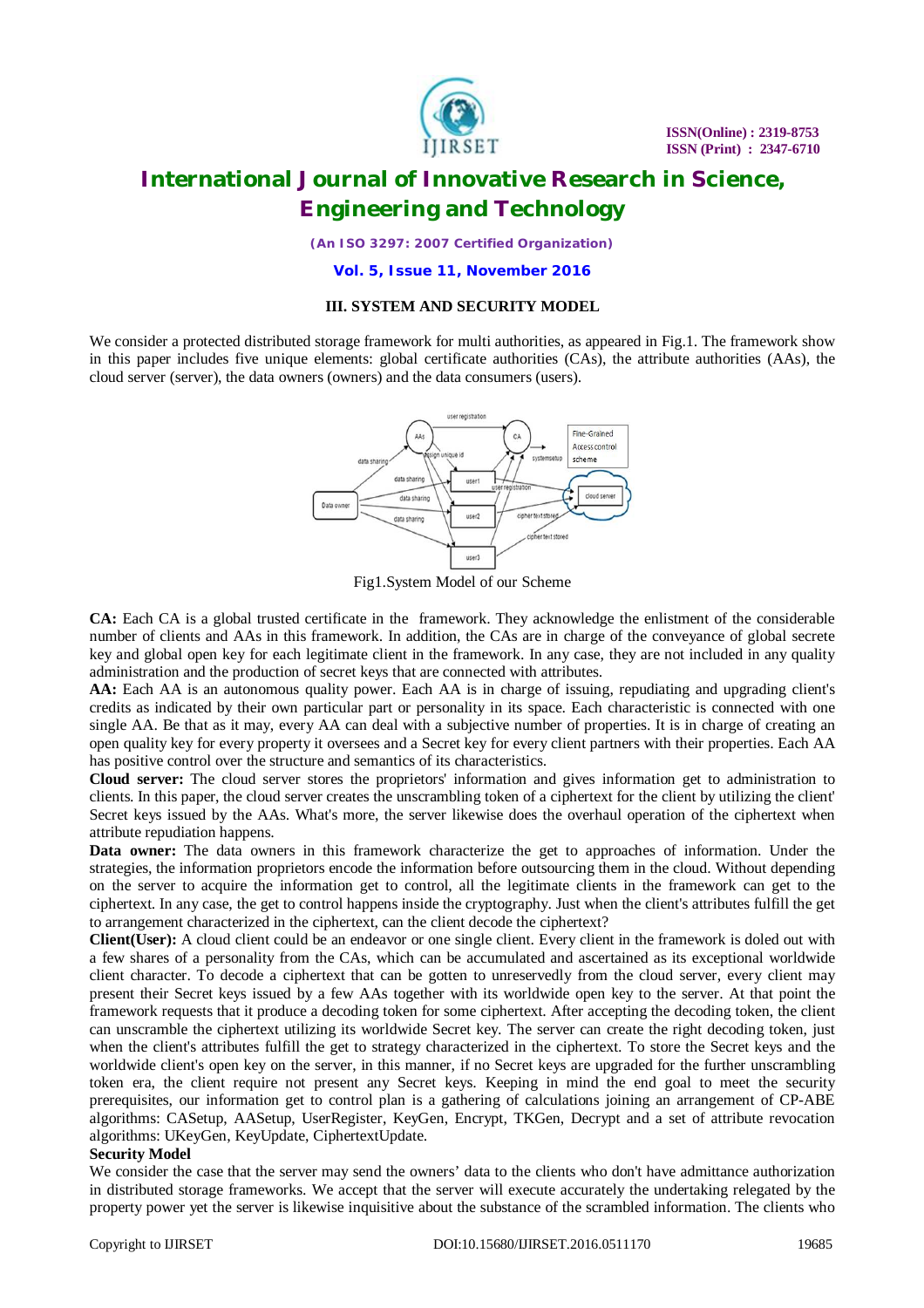

*(An ISO 3297: 2007 Certified Organization)*

#### **Vol. 5, Issue 11, November 2016**

are untrustworthy may connive to get unapproved access to information. The AA can be undermined or traded off by the aggressors. The CA may run over blackout and security breaks in the distributed storage frameworks. This area portrays the security display for multi-power CP-ABE frameworks by the accompanying diversion between a challenger and a foe. Like the personality based encryption plans  $[10]$ – $[11]$ , the security show permits the enemy to question for any mystery keys that can't be utilized to decode the test ciphertext. We accept that the foes can degenerate powers just statically like however key inquiries are made adaptively. Give A S a chance to mean the arrangement of the considerable number of powers.

### **IV. ATTRIBUTED-BASED ACCESS CONTROL WITH MULTIPLE CERTIFICATE AUTHORITIES**

#### **Construction of the Proposed Access Control Scheme**

We construct a secure access control system for multi-authority cloud storage without a global fully trusted certificate authority based on an adapted CP-ABE scheme in [1]. Let CA S , A S and U S denote the set of global trusted certificate authorities, the set of attribute authorities and the set of users in the system respectively. Let G and GT be the multiplicative groups with the same prime order p and : T e G GG $\times \rightarrow$  be the bilinear map. Let g be the generator of G. Let  $*$  H:{0,1}  $\rightarrow$  G be a hash function such that the security is in the random oracle. Our access control scheme consists of five phases: System Initialization, Key Generation, Encryption, Decryption and Attribute Revocation.

**System initialization phase:** The system initialization phase generates system global parameters and authority secret and public key pairs. It consists of two algorithms: CA setup and AA setup

**CA Setup:** All the CAs run the CA setup algorithm CASetup. First, it will take a security parameter as input. Then the CAs chooses a random number respectively as the master key  $MSK_i$  of the system and then compute the global master key MSK from the verifiable secret sharing scheme based on bilinear-pairs mentioned above, as well as the system parameter. Afterwards

**AA Setup:** All the AAs in  $S_A$  run the AA setup algorithm.

**Key Generation Phase:**Each AA runs the key generation algorithm KeyGen. The AA<sub>k</sub> generates its authority public key

**Attribute Revocation Phase:**Considering an attribute  $X_k$  of a user  $U_u$  is revoked from  $AA_k$ , there are three phases included in the process of the attribute revocation: Update Key Generation, Key Update and Ciphertext Update.

**Update Key Generation:** By running the update key generation algorithm UKeyGen,  $AA_k$  generates a new attribute version key V<sub>xk</sub>to substitute the previous one, taking the authority secret key  $SK_k$ , the current attribute version key V<sub>xk</sub> and the user's global public keys  $GPK<sub>U</sub>$ as inputs.

**Key Update:** The key update can prevent the revoked user from decrypting the new data which is encrypted by the new public keys **(Forward Security).**

**Ciphertext Update:** The ciphertext update can make sure that the newly joined user can still access the previous data which is published before it joins the system, when its attributes satisfy the access policy associated with the ciphertext **(Backward Security).**

#### **V. CONCLUSION**

This investigation explains a revocable multi-authority Fine-grained scheme that can support efficient attribute revocation. Then the effective data access control scheme for multi-authority cloud storage systems is proposed. It eliminates Decryption overhead for users according to attributes .This secure attribute based cryptographic technique for robust data security that's being shared in the cloud .This revocable multi-authority Fine-grained scheme with Verifiable outsourced decryption and proved that it is secure and verifiable.

### **REFERENCES**

[1] K. Yang, X. Jia, K. Ren, and B. Zhang, "Dac-macs: Effective data access control for multi-authority cloud storage systems," in INFOCOM, 2013 Proceedings IEEE, (2013), pp. 2895-2903

<sup>[2]</sup> K. Yang and X. Jia, ''Attribute-Based Access Control for Multi-Authority Systems in Cloud Storage,'' in Proc. 32th IEEE Int'l Conf. Distributed Computing Systems (ICDCS'12), 2012.